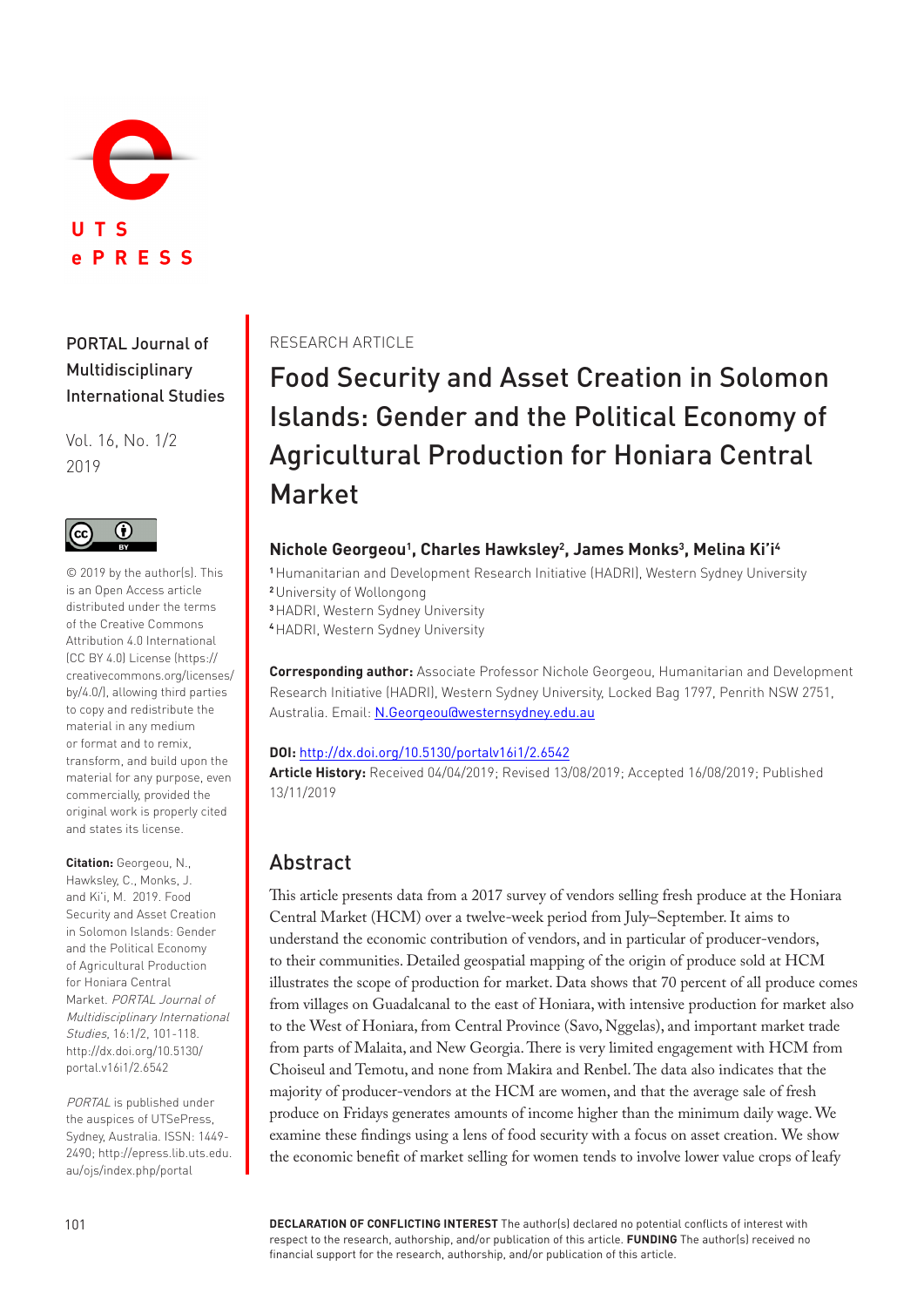

greens, nuts, fruits and root vegetables, while men are more dominant in more lucrative cash crops such as melon.

### Keywords:

#### **Food security; Asset Creation; Gender; Solomon Islands; Pacific Islands**

In some parts of the Pacific, particularly Micronesia, subsistence agriculture is becoming increasingly precarious due to the historical effects of urbanisation, export crop plantations, resource extraction, expensive imported foods, distant water nations' overfishing, remoteness from global supply chains, and climate change (Connell 2014). These issues all resonate with food security, the most widely accepted definition of which derives from the 1996 World Food Summit Plan of Action, which describes it as a 'state in which all people, at all times, have physical and economic access to sufficient, safe and nutritious food to meet their dietary needs and food preferences for an active and healthy life' (FAO 1996; [2002](#page-0-0)). The '2011–2015 Pacific Food Security Draft Framework for Action: Toward Food Security in the Pacific' recognizes that the changes in food supply and demand pose a growing threat to food security and have impacts on the health of Pacific populations (SPC 2010: 4).

Following this broadly accepted definition of food security, the intersection of agricultural production, resource extraction and changing climate and other diverse factors are integral to understanding the food security challenges and opportunities of populations. The complex interplay and inter-relationship of these factors can be conceptualised as four key components that comprise food security: food availability; food access; food utilization; and asset creation. (Renzaho & Mellor 2010: 5).

Building on Georgeou, Hawksley and Monks's (2018) analysis of the availability of fresh produce at Honiara Central Market (HCM), this article explores 'asset creation' among rural communities in Solomon Islands that provide the agricultural produce sold at HCM, the largest fresh produce market in the country. Asset creation is understood as the ability to maintain or rehabilitate assets people rely on to obtain food, including the ability of households to produce food, that is, home gardens, and employment generation or income transfer (Renzaho & Mellor 2010: 5). The previous study demonstrated the diversity and quantity of fresh food available for sale at HCM and concluded: first, that fresh agricultural produce was being purchased for local consumption; and second, that produce was also being purchased at HCM by re-sellers who resold the same produce to urban Honiara residents at roadside stalls. This article extends those findings and focuses on the sale of agricultural produce by farmers and resellers to argue that smallholder agricultural production can and does play an important role in asset creation for rural residents through revenue earned from market sales at the same time as increasing the food security of urban residents by guaranteeing regular access to fresh food. We examine the geographic extent of the food systems that supply HCM, and then estimate the economic importance by region of production from the sales of produce at HCM.

This article has four parts. We first use a component of food security—asset creation—to examine the macro positioning of domestic agricultural within the political economy of Solomon Islands, making note of the health implications that have resulted from the outward orientated economy. We then present the data gathered from the survey and explain the method of map generation. Third we present findings from the data, noting the important role of domestic agricultural production in the rural Solomon Islands economy, and the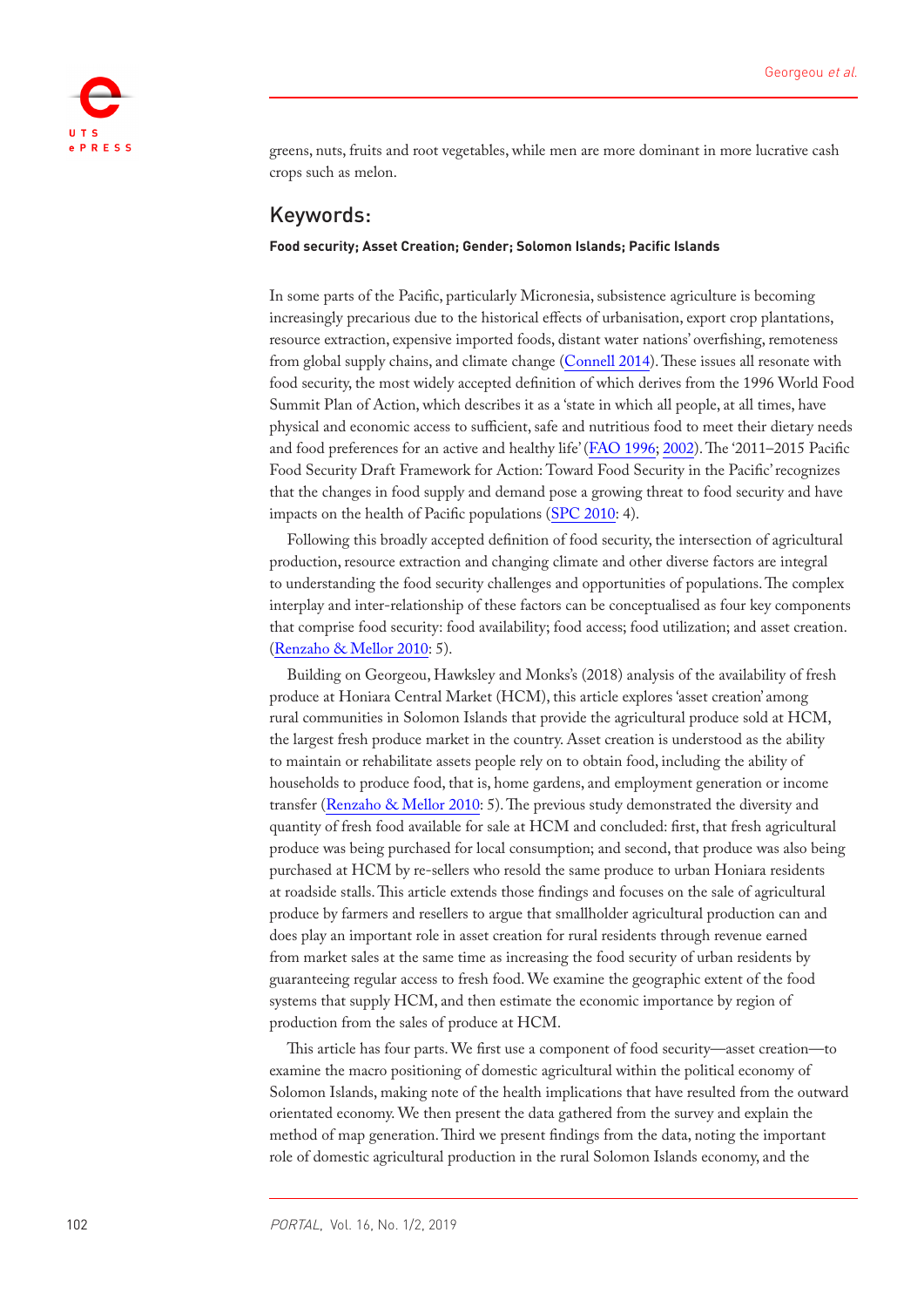

possibilities for women to earn income. In the final section we assess the contribution of market producer-vendors through the lens of asset creation making observations on the links between production for market sale, and the contribution of rural agriculture to human security and food security for Solomon Islanders.

# Part I: Food Security and Domestic Agriculture in Solomon Islands

The Melanesian state of Solomon Islands experienced significant disruptions to its food security during the tensions (1998–2003), affecting livelihoods and wellbeing. The violence disrupted food production, food supply and sale at market. On the northern plains of Guadalcanal around 25,000 people were evicted and internally displaced (Fraenkel, Allen & Brock, 2010: 68). Palm oil production ceased at the massive Guadalcanal Plains Palm Oil Limited (GPPOL), to the east of Honiara ([AusAID 2006:](#page-15-0) 10). On the Weather Coast food gardens were abandoned as people fled from conflict—the usually carefully tended gardens were overrun by an influx of pests and diseases, with the loss of particular varieties of taro and yam ([Wilson 2013](#page-17-0)). While the political and social tensions mostly centred on Guadalcanal, other provinces suffered through disruptions to export agricultural supply chains based in Honiara, especially producers of copra and cacao.

From 2003 to 2017 Solomon Islands hosted the Regional Assistance Mission to Solomon Islands (RAMSI). During this period, RAMSI re-established central control through a significant policing support program (Hawksley & Georgeou 2015: 145-149; [2016](#page-16-0): 199–203). The economy also turned around, largely under the tutelage of initially around 100 advisors in the Ministry of Finance and Treasury, which by 2013 had been scaled back to 25. Amongst other matter, these officials worked to tighten tax collection—state revenue increased almost tenfold, from SI\$258.2 million in 2002 to over SI\$2.5 billion in 2012 ([SIG/RAMSI](#page-17-1)  [2017:](#page-17-1) 51). There was a steady rise in GDP, which quickly rebounded from the tensions-led minus-14.26 percent contraction of 2000, to an impressive 13.19 percent growth in 2011. GDP has since stabilised at around 3 percent ([World Bank 2019\)](#page-17-2), and while the improved Solomon Islands Government (SIG) bottom line has facilitated foreign direct investment (FDI), despite attempts to broaden its economic base Solomon Islands has remained largely aid dependent (RAMSI 2017: 52) and thus subject to donor priorities for economic development. In the case of Solomon Islands this has meant boosting agricultural exports to reverse the balance of trade rather than supporting the development of smallholder (producervendor) production for domestic consumption.

Under RAMSI Solomon Islands has become more integrated into the global economy. Asian Development Bank figures (ADB: 2019) show that exports are now over ten times their 2000 value: the SI\$331.3 million of 2000 grew to SI\$3,699.6 million by 2017. The country's exports remain mostly rough wood (68 percent), and processed fish (7.5 percent), however export agriculture has become increasingly important as a source of income generation (OEC 2017a). Local farmers are encouraged to develop and grow specific crops: coconut (for oil and copra) and cacao (for chocolate). Solomon Islands exported USD\$ 28.7 million of palm oil (4.1 percent of exports), predominantly from Guadalcanal Plains Palm Oil Limited (GPPOL) to the east of Honiara, which has been active since 2005, and which buys palm oil from 'out-grower' blocks operated by local landholders (Fraenkel Allen & Brock 2010: 70). Feeney *et al*. (2013: 4) note that this provides considerable income for local people, who divide their time between growing produce for market (HCM) and growing palm fruit. Not all areas of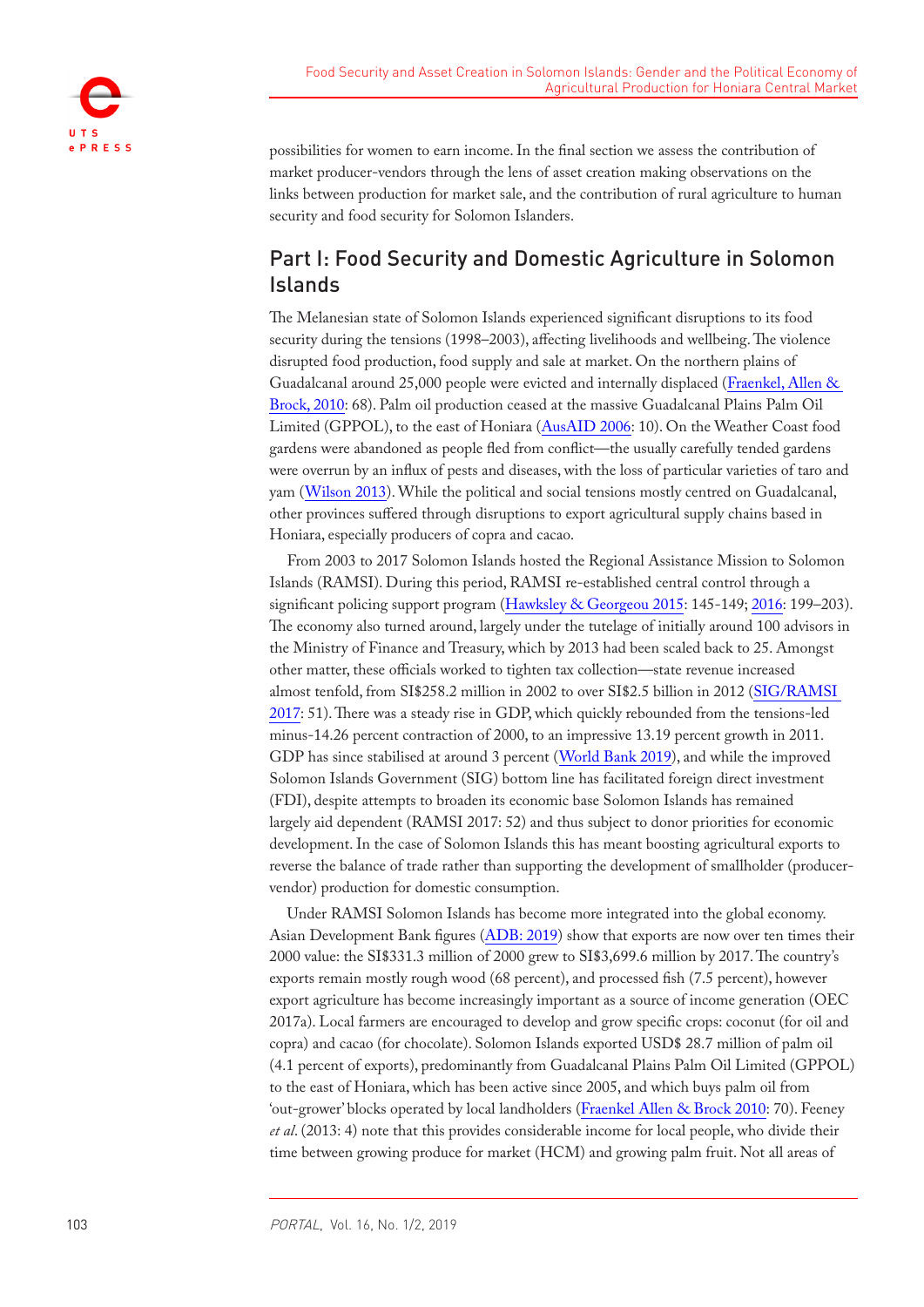

Solomon Islands are as fecund as the plains east of Honiara, which Fraenkel, Allen and Brock (2010: 65) note is 'the largest contiguous area of arable land in the Pacific Islands'; however growers on other islands (Russel, Savo) contribute to USD\$18.8 million in copra (2.7 percent of exports), USD\$17.8 million in coconut oil (2.6 percent) and USD\$10.7 million in cacao beans (1.5 percent). Developing the export of copra, coconut oil and cacao is a main focus of the Australian aid programs, along with encouraging tourism. The crops destined for the global market total 10.9 percent of all exports.

While exports have increased, imports have grown by almost the same magnitude, from SI\$469.9 million in 2000 to SI\$4,010 million in 2017. In terms of trade balance, the 2017 figure of minus-SI\$310 million was an improvement on the 2010 figure of minus SI\$1,442 million, yet despite increasing exports and imports, during the entire RAMSI period the trade balance remained consistently negative (ADB 2019: 6). A worrying feature for Solomon Islands is the type of imports, which has implications for diet. In 2017 USD \$70.8 million was spent on imported foodstuffs (12 percent of imports), which included USD\$8.57 million on pasta, over 98 percent of which came from China (46 percent) or South East Asia. A further \$54.4 million (9.2 percent) was spent on vegetable products, which included USD\$40.7 on rice (OEC 2017b).<sup>1</sup> The imported pasta is instant noodles—quick and easy to prepare but with low nutritional value. For the last two years (2016 and 2017) 5 percent of Solomon Islands total imports from its largest trading partner, China, have been pasta (OEC 2017c). As with other Pacific Islands countries, the deepening integration of Solomon Islands with the global market has led to changes in diet, the implications of which are reflected in the rise in noncommunicable diseases such as diabetes and obesity (World Bank 2016).

While aid programs focus on developing the export agricultural sector to reverse the balance of payments, SIG is committed to developing policy and program options to improve access to *lokal kaikai* (local foods) [\(Underhill 2018:](#page-17-3) 6) that are both cheaper and more nutritious than most processed (usually imported) foods. There is official encouragement for urban *sup-sup* gardens<sup>2</sup> and some mixed farming in the peri-urban areas of Honiara. The population of the capital has grown substantially—including its peri urban areas (from White River to Burns Creek), Honiara has increased from 65,000 in the 2009 census to an estimated 100,000 people today (Georgeou & Hawksley 2017: 69), and it is the producer-vendors from Guadalcanal and other provinces who bring their goods to HCM who largely meet the fresh fruit and vegetable needs of Honiara residents. Export agriculture does bring income, but arguably there is also substantial revenue to be generated from supplying fresh produce to HCM, and to other Honiara markets (see Keen & Ride 2018a; 2018b).<sup>3</sup>

Selling at market is a form of asset creation, defined as 'putting in place structures and systems that sustain a household's or individuals' ability to withstand sudden shocks that threaten their access to food including economic and climatic crises (eg drought, flood) or seasonal food shortage,' and there are five types of capital assets: human, natural, financial, social and physical. In a broad sense asset creation involves the ability to 'maintain/rehabilitate

<sup>1</sup> The value of imported rice and pasta (US\$49.27 million) is greater than the revenue earned from exporting copra, coconut and cacao (US\$ 47.3 million).

<sup>2</sup> *Sup-sup* gardens are small household gardens alongside a kitchen or on land close by that supplement a household.

<sup>3</sup> Roadside stalls and informal markets are present in many locations in Honiara. Some are established but unregulated (Fishing Village, Henderson, White River, Borderline, Talise). Formal markets also exist in larger towns (Gizo, Auki).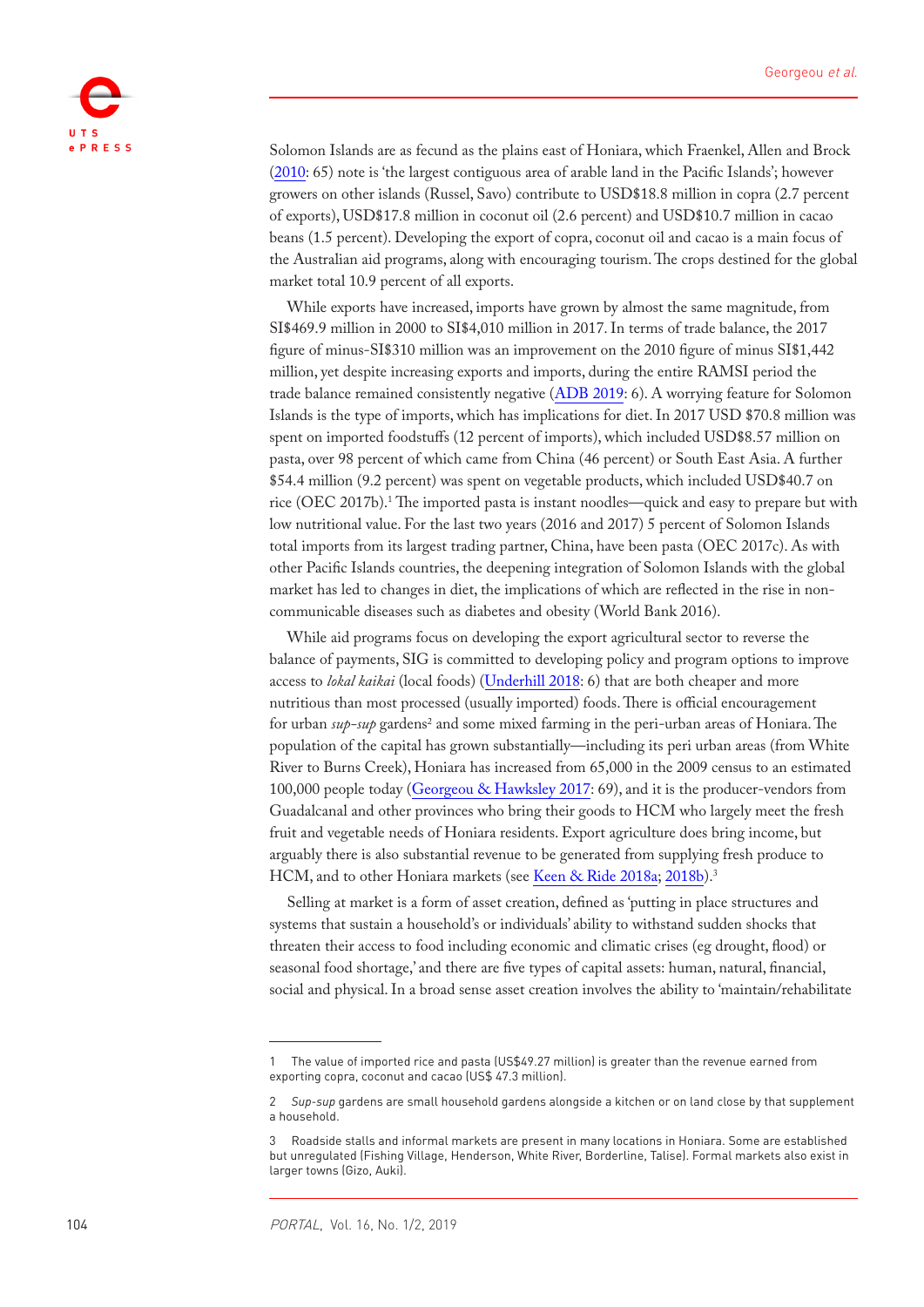

assets people rely on to obtain food,' which may include the ability of households to produce food, that is, home gardens, employment generation or income transfer (Renzaho & Mellor 2010: 5–6).

In the next section we describe the method used for the survey that collected data over a three-month period. We then outline the main findings before examining them through the lens of asset creation to highlight the important role of smallholder agricultural production to the availability of fresh produce and the nutritional diversity of diet in Honiara, the possibilities for income generation and increased reliance from shocks, and enhanced food security for Solomon Islanders.

# Part II: Presentation of Data

The 2017 survey aimed to understand what produce was sold at HCM, who sold it, the quantities sold, who it was sold by, who it was sold for, at what cost, and where produce came from. It used data on quantity and price to estimate the total revenue. Estimating revenue presented a particular challenge given the diversity and fluidity of measures used at HCM and the variety of produce (81 different types of fresh produce). Four enumerators (three female and one male, reflecting the gender mix of market vendors) administered a pencil and paper survey in Solomons (Melanesian) pidgin, with answers recorded in English. Data collection at HCM was undertaken every Friday over a 12-week period between Friday 7 July and Friday 22 September. The four enumerators rotated each week through the six different sections of the market that sold fresh produce. A stratified sampling method was utilised to control the distribution of fieldwork among enumerators, specifically to ensure that vendors were not surveyed twice in one day by different enumerators. In each sector, simple random sampling of 20-25 vendors was undertaken. Enumerators worked from 9am-3pm each Friday, the second busiest market day, which enabled enumerators to capture the flow of vendors, i.e. those who sold fresh produce at HCM for less than one whole day.

### DATA CLEANING

Enumerators collected a total of 1214 vendor surveys, however during the data cleaning process many of these records were deemed incomplete and were omitted from the final count, which then reduced to 965 (n=965). In compiling maps of produce types, some of the vendors surveyed sold more than one class of item. There is thus one record for each item sold by each vendor, which yields a higher overall number of produce records (n=1303). Of the 965 vendor records, we were able to establish geospatial locations for 820 origins of produce and 1085 produce records. Of the 965 vendor records, there were 690 (71.5 percent) individual vendors who reported as producing (growing) the goods they sold, giving us a figure of 690 'producervendors.' The quantity of data gathered during the survey period enabled the generation of maps based on: gender; produce type; origin of produce; quantity of produce; density of production; modes of transport used; children; dependents; and various combinations of the above.

#### MAPPING

Data was adapted for presentation through geo-spatial mapping, a process that involved several steps. Of the 965 cleaned vendor records we were able to establish 820 village locations, which equated to 1085 produce records. The produce origin locations were divided into seven lists: East Guadalcanal—all locations to the East of Honiara both on the plains and in the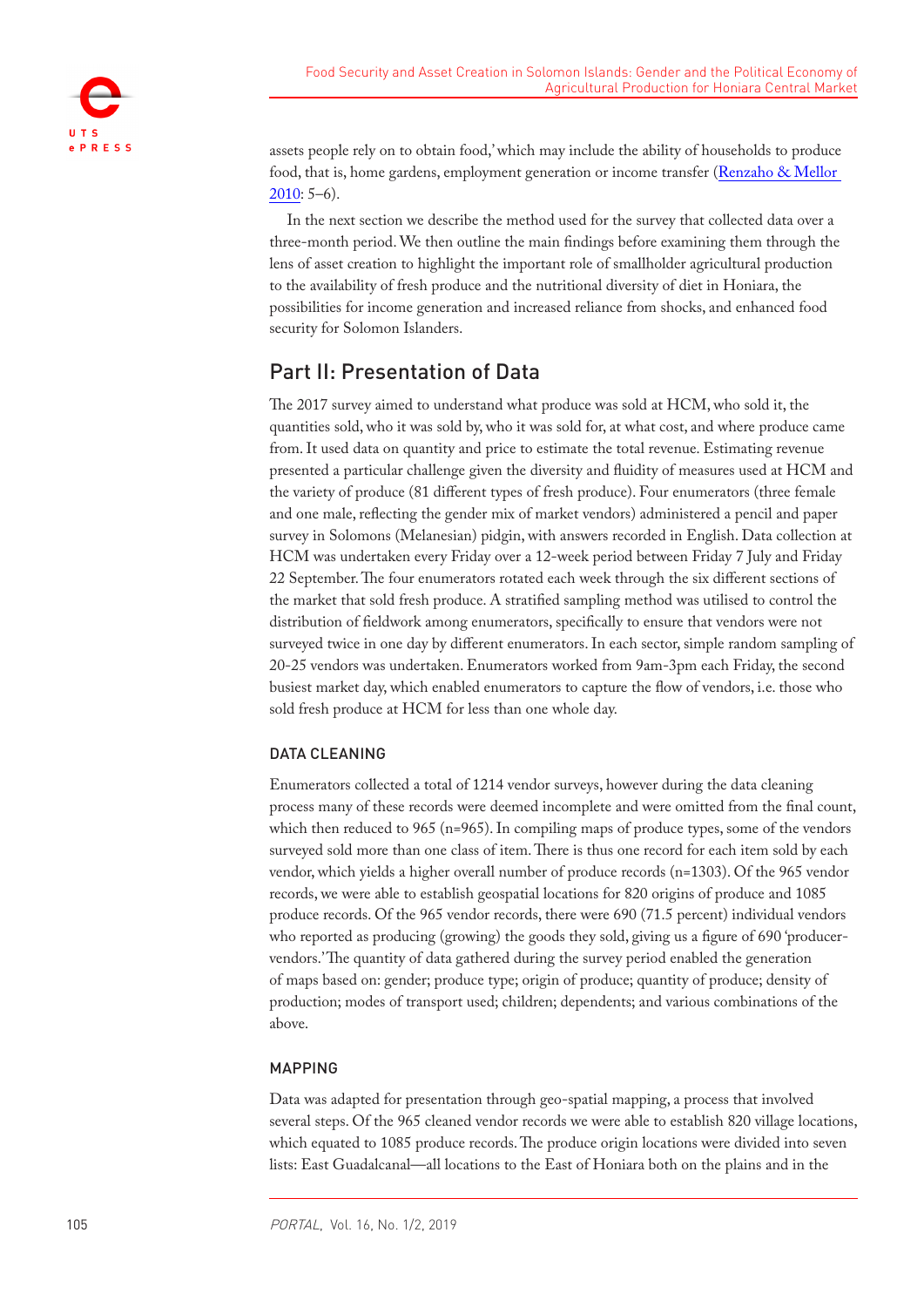

mountain ranges; West Guadalcanal—all villages West of Honiara both on the plains and in mountain ranges; South Guadalcanal (the Weather Coast); Honiara—all settlements in the immediate hills behind Honiara CDB, as well as peri-urban areas of Burns Creek and White River; Central Province—Savo Island, Nggelas and Russell Islands; Malaita; and Other, with the latter covering fish from Western Province (particularly Noro town on New Georgia) and small amounts of produce from Isabel, Choiseul and Temotu. These master village lists were then checked and cross-checked by Solomon Islands researchers for accuracy.

In order to generate the maps, the raw point coordinate data was processed through assigning the longitude and latitude to the standard WGS 84 spatial reference system. This spatial data was bound to the rest of the HCM producer-vendor survey data which allowed for both spatial queries and queries on the content of the data. The Google Maps API (reference) was used in the dynamic fetching of the base layer maps based on bounding box queries (determined by the subset of data to be mapped). Aesthetic assignments were then made from variables in the survey data to visual components of the resulting visualisation. For all the maps, other than those simply showing the location, the continuous variable of interest was assigned to the radius of the point and the grouping variable of produce category was set to its colour. A constant alpha transparency of 0.6 was assigned to these plots, allowing multiple types of produce coming from the same source to be seen. A faceting variable of gender was used to split the data into two mutually exclusive subsets, with these sets displayed on sideby-side maps with shared axes, making it easier to draw visual comparisons. This process was implemented through the R statistical computing language for the processing of the data, with the sf (simple features) package used to manage the spatial metadata. The ggplot2 package was used to implement visual aesthetic assignment of variables with the ggmap package being used to integrate these aesthetics with the Google Maps API for base layer images.

Depending on the variable requested, two maps were initially generated: one map for Guadalcanal due to the quantity of produce; and one map for all other parts of Solomon Islands.4 In some situations the density of clustering required maps by specific provinces (i.e. Central Province) to see the precise geographic distribution of market activity. A gendered breakdown is presented for each map to show the economic contribution of female vendors at HCM to the food security of their communities through asset creation through the sale of fresh produce at HCM.

#### REVENUE

We estimate likely cash revenue from market sales on Fridays only over the 12 weeks of surveys in one three-month period in a single year (in SI\$, and assuming full return of all moneys to the village) by declared quantity from vendors, price per unit and weight. The estimated revenue for twelve Fridays between July and September 2017 should not be extrapolated—crops change due to seasons, crop production declines or increases over time, and producer-vendors are not always present every day at market or selling the same crops.

<sup>4</sup> The one record from Temotu (61 kg of root vegetables which came by air) was excluded from mapping depictions as it altered the scale and distorted the visualisation of origin of produce, produce type, density of production and estimated revenue.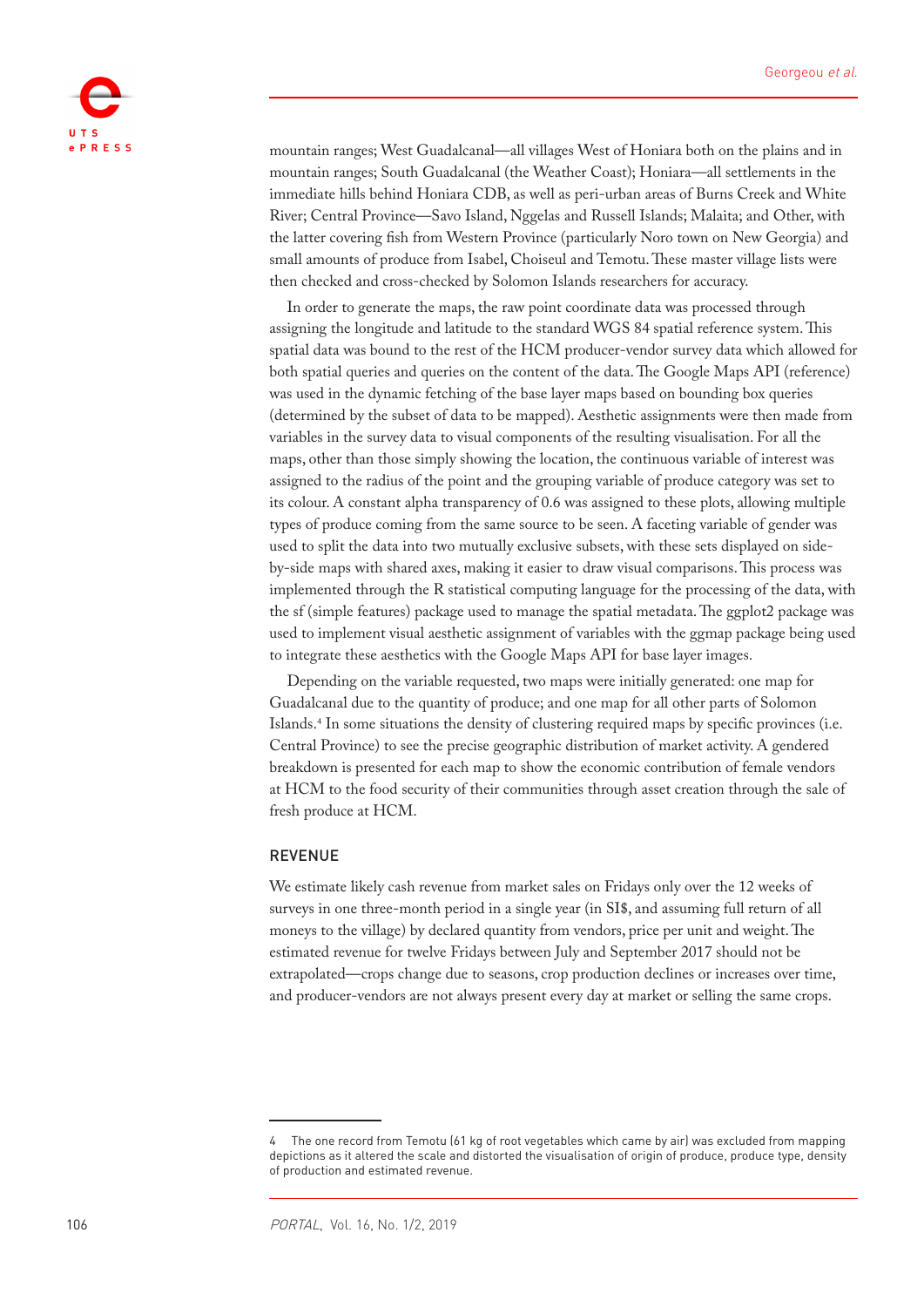

It was judged statistically unsafe to estimate even weekly revenue due to the large number of assumptions that would need to be made.5

At the time of the survey the average revenue of \$104 per market visit was substantially (over three times) above the minimum wage of SI\$4 per hour. In December 2018 Solomon Islands' government announced the minimum wage would rise from SI\$4 to SI\$8 per hour in 2019. This was made official from 1 August 2019 (SIBC 2019). For an 8-hour working day at the new rate, the minimum wage is SI\$64 a day, and \$320 a week, or \$1280 a month for a 40–hour working week. <sup>6</sup> The new daily minimum wage rates of \$64/day are 60 per cent lower than the 2017 average market sale rates on Fridays during the survey period (SI\$104).

#### LIMITATIONS OF STUDY

This study only examines income generated from the sale of fresh produce at HCM on Fridays over a three-month period. The three-month period did not allow for seasonal variation, nor for difference or variation in market supply according to the timing of agricultural production and supply regions.7 The study was a vendor survey and not a household survey. It did not ask vendors for economic data from households and while we estimate possible revenue from HCM, this is the only form of income measured and we do not account for any other sources of household income from vendors or other members of the household (including waged employment, other casual paid employment, and other sources of income).

#### EXPLANATION OF MAPS

Maps 1 through 5 show the total number of vendor records (n=1303) by gender, and are linked to origin of produce (villages). Regional maps show subsets of the total.

Maps 6 through 10 illustrate produce data by village (n=912) from the 690 producer-vendor records, with regional maps showing subsets of the total. With the exception of Map 1, in order to represent the dispersion of villages that supply produce to HCM the scale has been reduced to cover only those areas from which records were obtained. Where the focus is on produce from other islands, records of produce from Guadalcanal are not included.

<sup>5</sup> The same caveats exist for monthly, three-monthly and annual revenue. We abandoned attempts to estimate weekly revenue due to too many unreliable assumptions. Weekly trading figures were initially determined by plotting the Honiara City Council (HCC) market vendor fees collected on survey day (Friday = 1.0) and multiplying these by a factor of 5.89 (derived from HCC data for all days in October and November in 2014). In terms of estimating earning, the number of sellers at HCM increased from Monday (0.89) to Fridays (1.0), with most sellers present on Saturdays (1.2). Sunday was the quietest trading day (0.2 of Friday). The figure of 5.89 was, however, unreliable as there were too many 'unknown unknowns.' Until July 2019 Sunday trading was unofficial, although people still shopped and fees were still collected. On 25 July 2019 the Honiara City Council announced via its Facebook page that the market would formally open on Sundays, effective 28 July: 'to allow the general public to have access to fresh market produces any given time of the week. Also this would help the market vendors to have access to sell their products throughout the week' (HCC 2019). The HCC announcement of Sunday trading formalised a previously informal practice.

<sup>6</sup> The change commenced on 1 August 2019 (SIBC 2019), raising the minimum wage from SI\$4 per hour to SI\$8. The minimum wage is offered as a comparison, although skilled employment often receive many multiples of the minimum wage. At August 2019 the SI\$ (officially the 'SBD') to US exchange rate was US\$1 to SI\$8.21—minimum wage workers would get US\$38.98 for a 40–hour working week. In August 2019 the SI to AUD exchange rate was AUD\$1 to SI\$5.54-so SI\$8 = AUD \$1.44 per hour; SI\$64 (AUD\$11.55/day), SI\$320 (\$57.55/week) and SI\$1280 (AUD\$231.01/month).

<sup>7</sup> A longer survey (1 to 3 years) would reveal how seasonal weather patterns affect produce supply by region.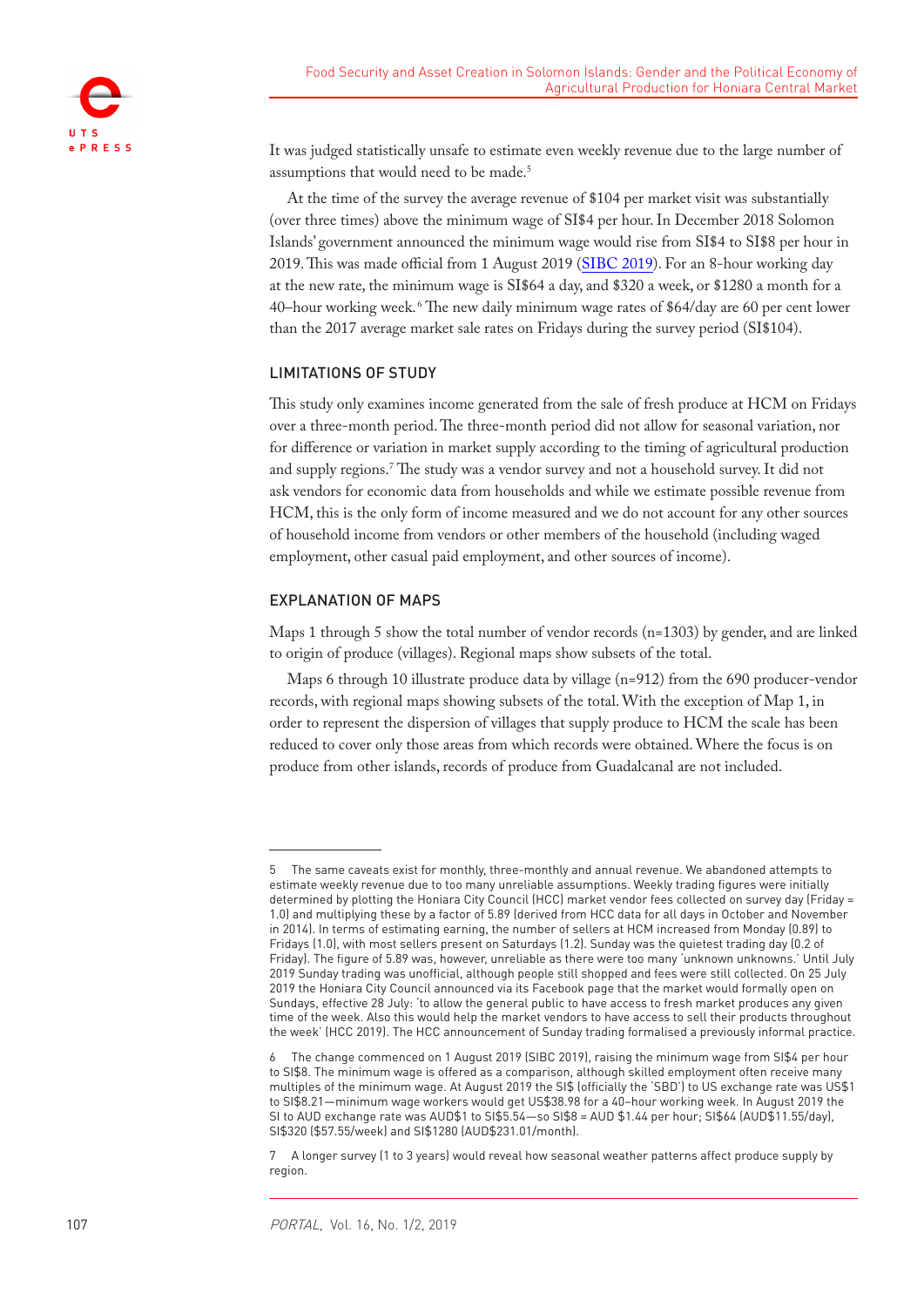

# Part III: Interpretation of Data

Map 1 shows the geographic origins of produce sold at HCM from villages across Solomon Islands, which stretches some 1500 km from the Shortland Islands (under Bougainville Islands) in the West to Temotu Province in the East. Map 1 shows a strong clustering of production on Guadalcanal, adjacent islands with diminishing engagement the further from market. No produce records were recorded from Renbel or Makira provinces during the survey period, and just one from Temotu. This is the only map that presents all produce instances for across Solomon Islands. Hereinafter the one data set from Temotu is excised for reasons of map scale.



Map 1.

Map 2 shows origins of produce on Guadalcanal are heavily concentrated along the North coast, and through areas connected by the network of roads, both sealed (the highway) and unsealed (i.e. logging and access roads). Data from HCM revealed producer-vendors are overwhelmingly female: 604/690 women (87.5 percent) to 86/690 (12.5 percent) men. There are many more records of women bringing produce to HCM from more villages than there are for men, including from areas difficult to access (five villages on the Weather coast).



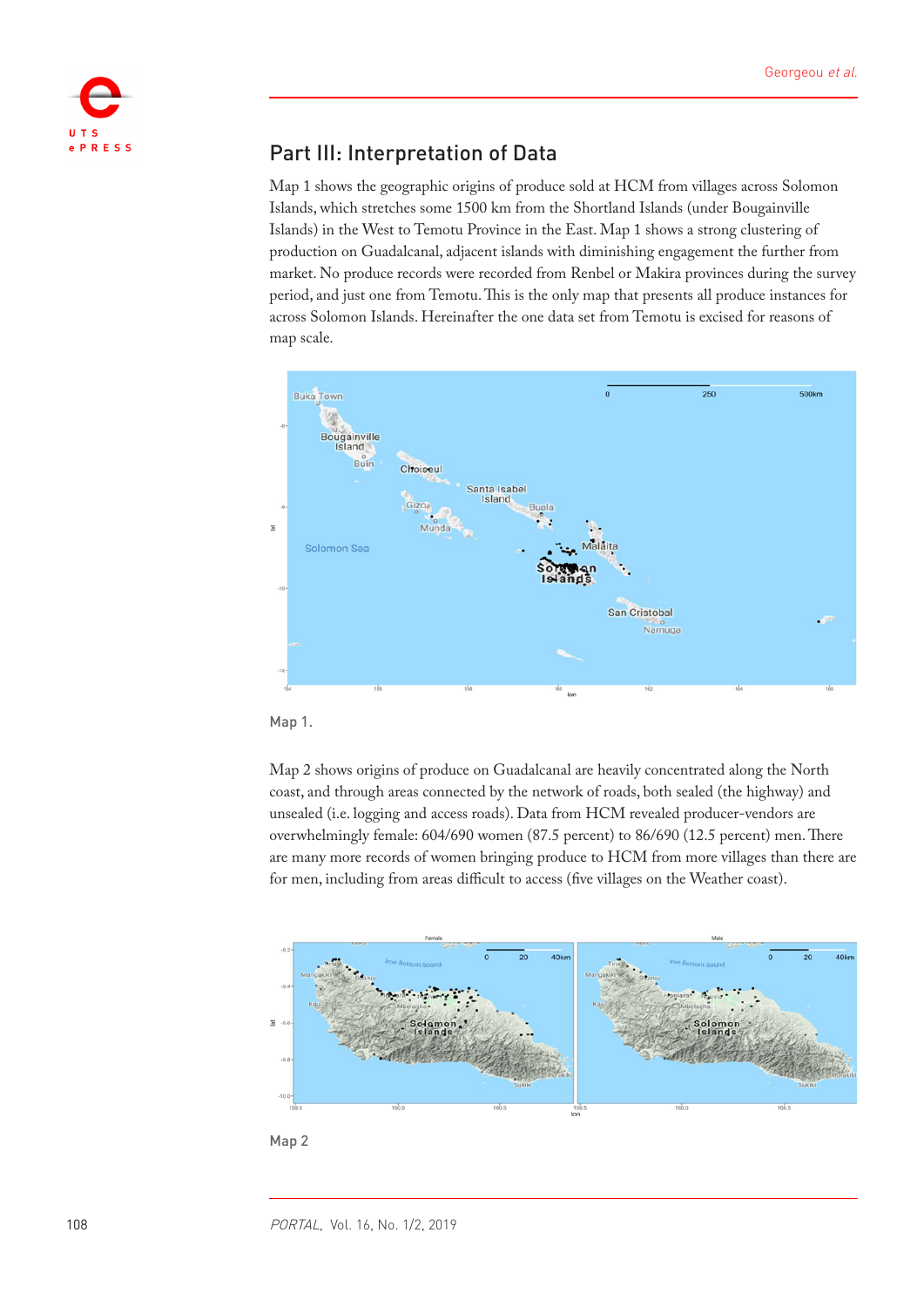

Map 3 shows a concentration of produce at HCM coming from villages in Central Province (Savo/Nggelas) for both women and men. Vendors brought produce to HCM from as far away as Western Province (Noro), Isabel and Malaita. There were also two records of women bringing produce from Choiseul, and one from Temotu (not shown due to scale), however no produce was recorded from the Provinces of Makira or Renbel.



Map 3.

Map 4 indicates the large variety of produce from Guadalcanal coming to HCM, and the weight. Across the northern coast of Guadalcanal there is a long string of villages that grow all types of produce for HCM. There is particularly strong engagement with HCM from villages and regions to the east of Honiara for both women and men, and a dominance of records for women.





Map 5 shows women and men at HCM sell large amounts (c. 5-6,000 kg) of fish that originates from Noro (Western Province), with smaller amounts of seafood brought by men coming from Nggelas, Russel, Isabel and Malaita. Both women and men resell fish at HCM. Central province vendors sell gourds, nuts, fruits and root vegetables. These are less perishable goods than leafy greens, thus minimising post-harvest loss (see also Underhill 2018: 3). Map 5 demonstrates that those selling seafood (primarily whole fish) that is sourced from Noro at HCM are able to earn up to SI\$60,000 during the twelve Fridays of the survey period. These vendors are not 'producer-vendors' but resellers, and it is likely this produce is purchased from trawlers (fish not deemed worth keeping for export), and likely in Honiara. Women at HCM sell more fish than men by weight.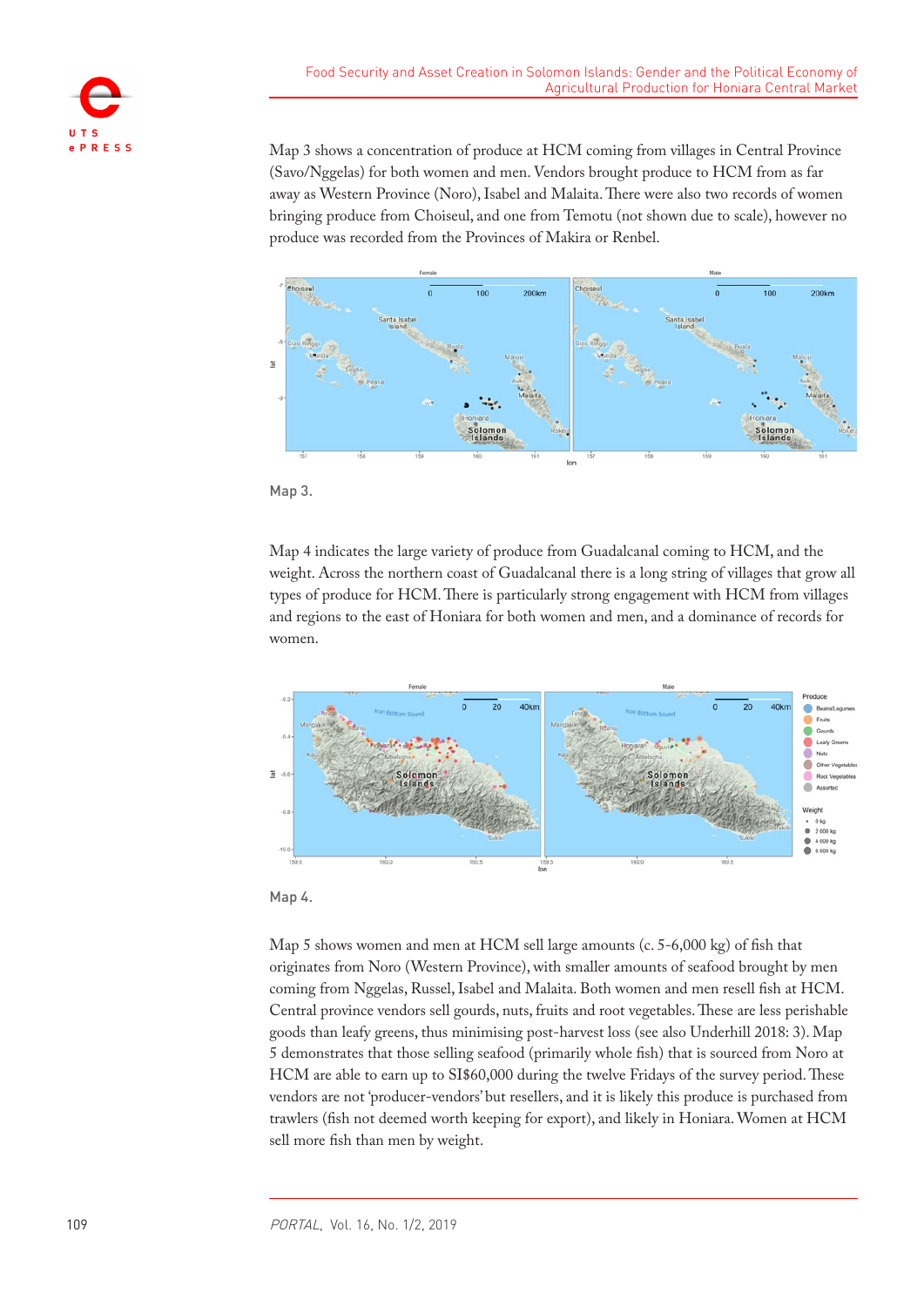



Map 5.

Map 6 shows the density of women producer-vendors at HCM from east of Honiara. There is high density of production of leafy greens, nuts, and beans/legumes along the central plains, and poultry from Honiara. The revenue for women ranges from small (SI\$ 2-3,000) to substantial (around SI\$20,000) during the survey period. This is distributed widely between villages along the coast and up into the central mountains. There are fewer male producer-vendors overall, but some are earning larger amounts. For example, some men from the Reko region (c. 50km from Honiara) earned up to \$30,000 from selling fruit, and some root vegetables, during the survey period. The sealed road ends at the bridge by GPPOL3, leaving at least one third of the journey to Honiara to be undertaken by trucks on unsealed roads.





Map 7 shows strong market engagement from women producer-vendors in West Guadalcanal, but more limited engagement from men. The largest revenue is around \$15,000 during the survey period for fruit, beans/legumes and vegetables from the Visale/Tina region (c. 40km from Honiara). There is consistent income (SI\$6-9,000) to villages west of Honiara around to Lambi (c. 60km from Honiara), with revenue coming mostly from the sale of fruit and gourds. South Guadalcanal has limited market engagement with five villages recording revenue from market sale of root vegetable of around SI\$3,000.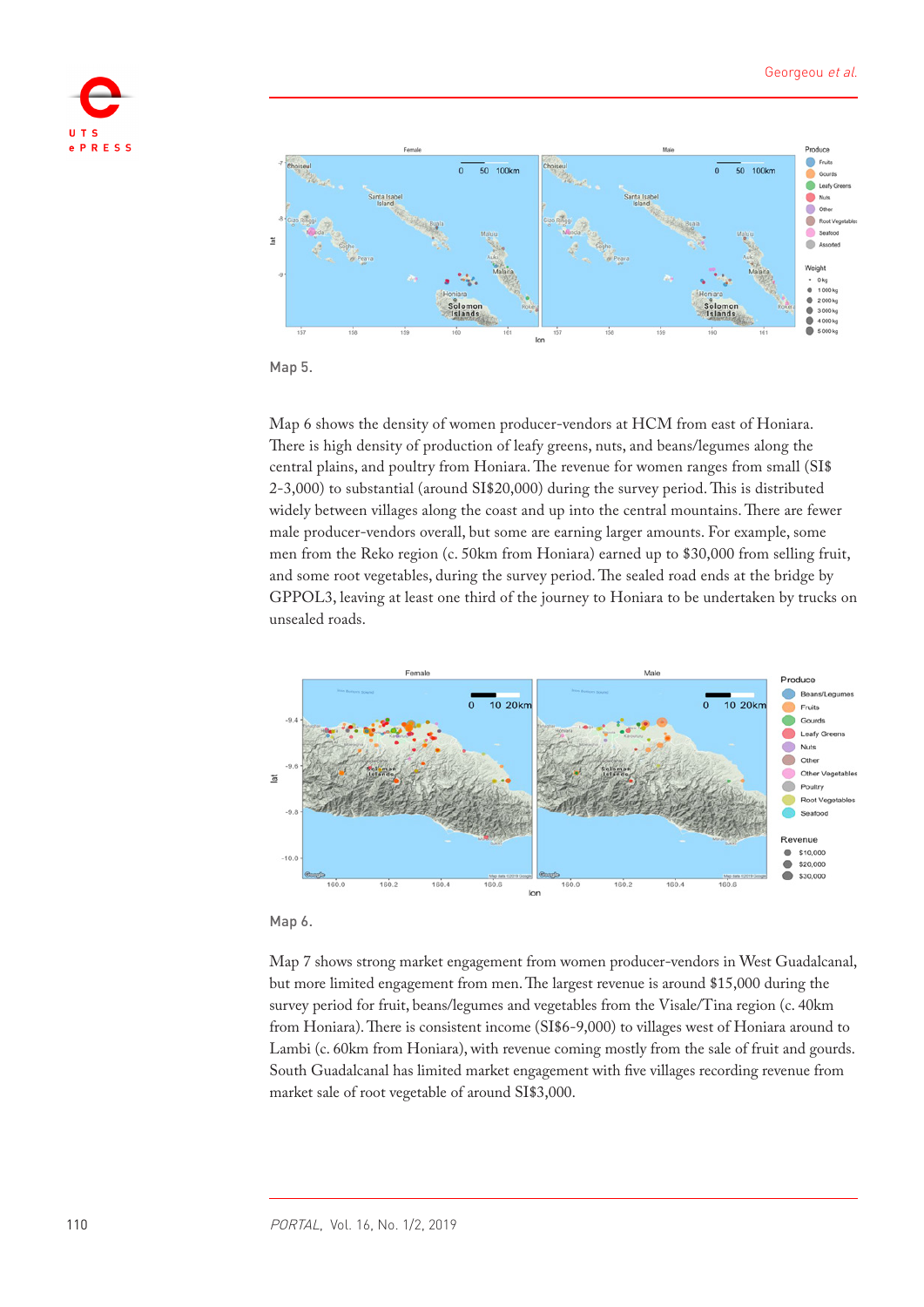





Map 8 indicates women producer-vendors from Malaita bring root vegetables, leafy greens, fruit and other assorted produce, deriving revenue of up to SI\$8,000 for one village. Men from North Malaita also bring root vegetables (c.\$12,000). Central Province has heavy concentrations of produce from Savo, Nggela, and to a lesser extent Russel Islands.



Map 8.

Map 9 shows producer-vendors from Savo and Nggela are important contributors to fresh food availability at HCM, especially gourds, nuts, fruits and root vegetables, and megapode eggs. Both women and men derived income of up to SI\$12,000 during the survey period. On Savo Island women's economic contribution occurs in more villages, but data from men in one village reports more revenue.



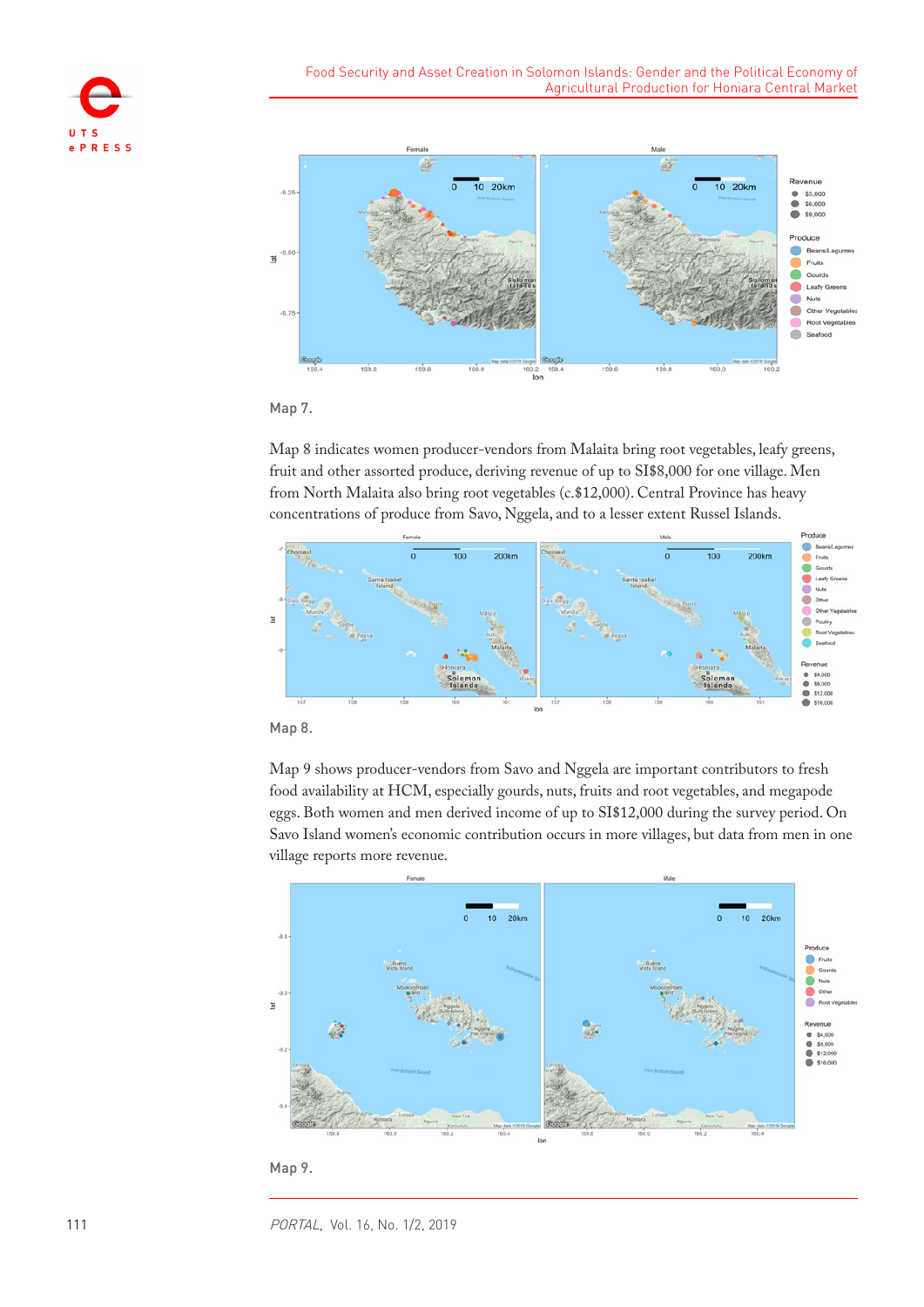

Map 10 shows women from eight villages on Savo Island in this survey earn up to \$3000 from leafy greens, fruit and megapode eggs, while men from Panueli village focus on one high value crop (melon) and earn up to SI\$12,000. This reflects the dominance of men in cash crops, although the overall economic contribution of women on Savo (population 3,137 in 2009 census) is greater overall.







<span id="page-11-0"></span>Figure 1 Producer-vendors by gender, revenue and number of children in \$SI (outliers removed; n=674).

<sup>8</sup> A sina plot is 'an enhanced chart for simple and truthful representation of single observations over multiple classes,' developed by Nikos Sidiropoulos, Sina Hadi Sohi, Nicolas Rapin and Frederik Otzen Bagger in 2017. A sina plot charts pairs of plots or dense overlays of these plot types (See [https://cran.r](https://cran.r-project.org/web/packages/sinaplot/vignettes/SinaPlot.html)[project.org/web/packages/sinaplot/vignettes/SinaPlot.html\)](https://cran.r-project.org/web/packages/sinaplot/vignettes/SinaPlot.html).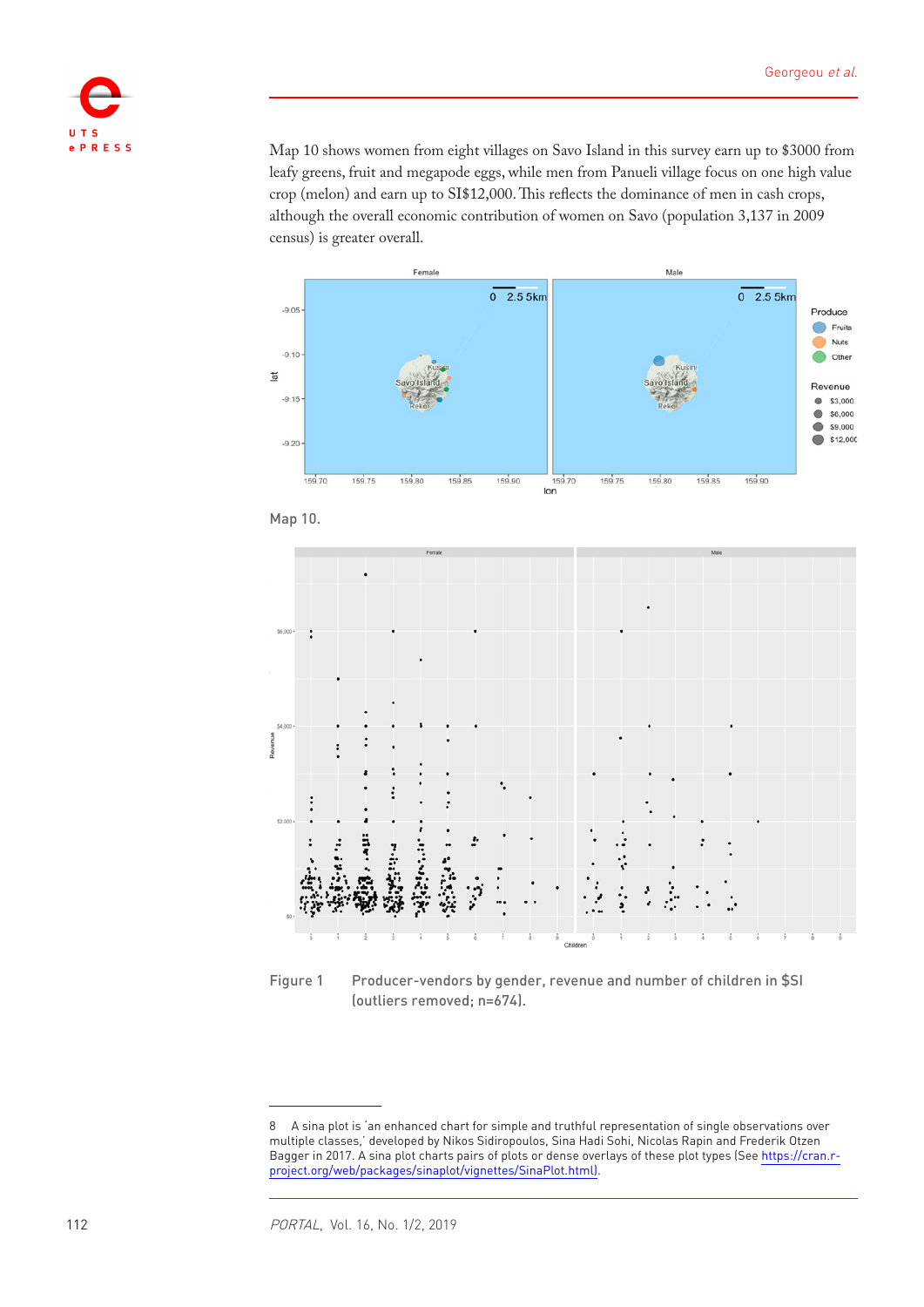



<span id="page-12-0"></span>Figure 2 Producer-vendors, by gender, revenue and number of dependents in \$SI (outliers removed; n=674).

At the time of the survey the average revenue of \$104 per market visit was substantially (over three times) above the minimum wage of SI\$4 per hour. In December 2018 Solomon Islands' government announced the minimum wage would rise from SI\$4 to SI\$8 per hour in 2019. This was made official from 1 August 2019 (SIBC 2019). For an 8-hour working day at the new rate, the minimum wage is SI\$64 a day, and \$320 a week, or \$1280 a month for a 40–hour working week. <sup>9</sup> The new daily minimum wage rates of \$64/day are 60 per cent lower than the 2017 average market sale rates on Fridays during the survey period (SI\$104).

## Part IV: Discussion

The discussion below addresses the findings in terms of the five aspects of asset creation: human, social, financial, physical and natural. The findings show that communities in close time proximity to HCM and with access to the road network (those in East Guadalcanal) derive the greatest financial benefit from trading at HCM. Other key factors that affect the physical dimension of asset creation include the legal or regulatory frameworks in place that enable people to generate income from farming, such as policy around the location of markets and security of vendors at markets. Keen and Ride (2018a: 2) note that 'The current Honiara City Council market ordinance applies only to two markets, has no provisions for communityrun markets, and is outdated. This creates land tenure uncertainty and discourages investment

<sup>9</sup> The change commenced on 1 August 2019 (SIBC 2019), raising the minimum wage from SI\$4 per hour to SI\$8. The minimum wage is offered as a comparison, although skilled employment often receive many multiples of the minimum wage. At August 2019 the SI\$ (officially the 'SBD') to US exchange rate was US\$1 to SI\$8.21—minimum wage workers would get US\$38.98 for a 40–hour working week. In August 2019 the SI to AUD exchange rate was AUD\$1 to SI\$5.54—so SI\$8 = AUD \$1.44 per hour; SI\$64 (AUD\$11.55/day), SI\$320 (\$57.55/week) and SI\$1280 (AUD\$231.01/month).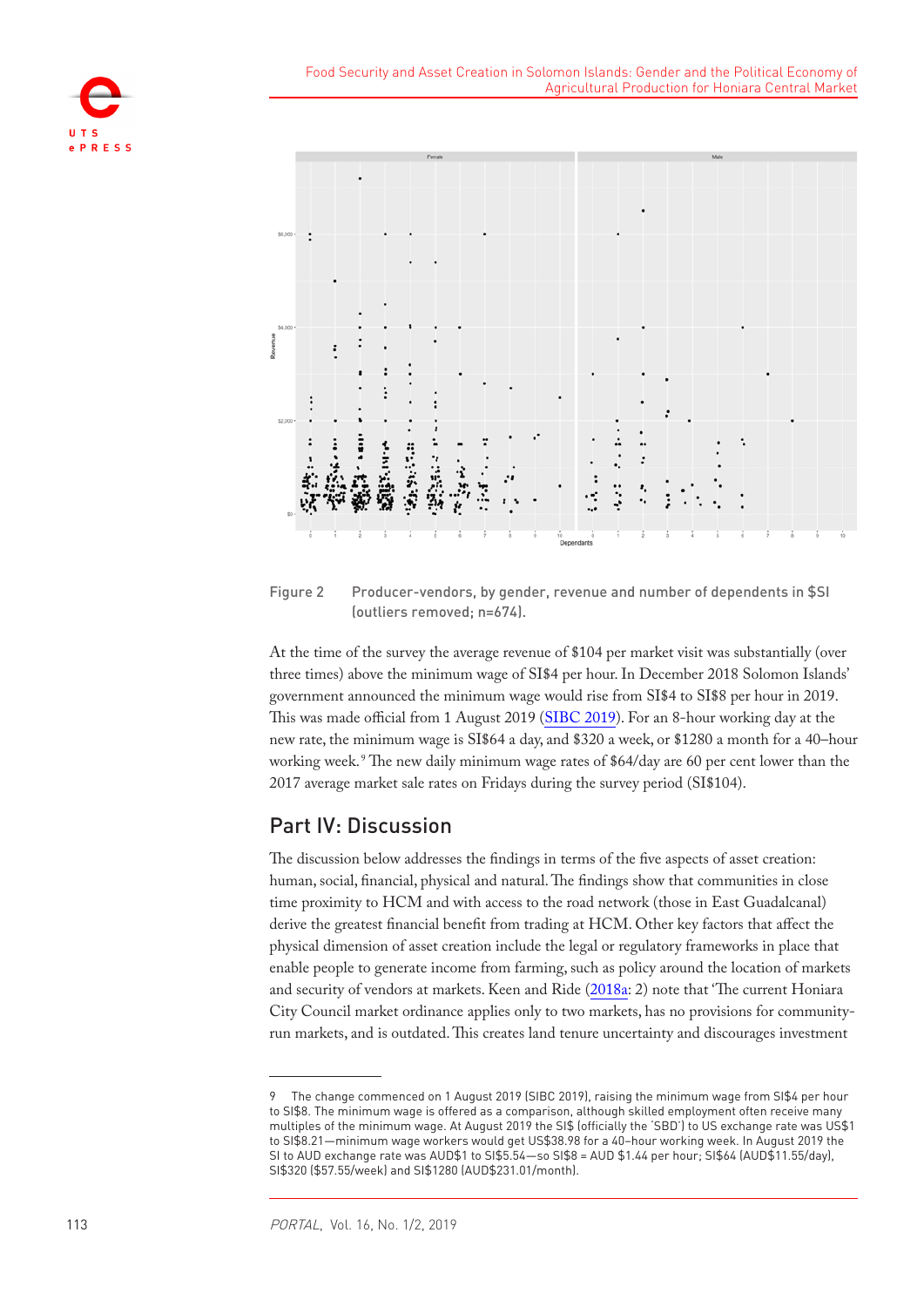

in community markets.'10 Furthermore, the RAMSI intervention to secure peace and stability focused on formal processes and institutions of state building but paid little attention to community-based peace arrangements, or to solving the land disputes that were an underlying cause of the conflict (Hawksley & Georgeou 2015: 134).

This policy disconnect raises questions about the effectiveness of existing development infrastructure for smallholder agricultural production and its potential for asset creation, especially as external interventions tend not to have community ownership, nor a focus on the processes that support the physical infrastructure initiatives that would enhance asset creation for smallholder agricultural production. For example, the Australian government's *Strongim Bisnis* (Strengthening Business) Program promotes integration and business development<sup>11</sup> based around cacao, coconut and tourism. Its orientation is international, aiming to link Solomon Islands with the global economy to boost exports (Australian Aid 2019). Despite previous donor aid attempts to advance economic development for rural women, little attention has been paid to the importance of market production to the rural economy. An added problem is that community markets' 'lack of legal standing means the threat of closure by government adds to livelihood insecurity and vendor reluctance to engage politically' (Keen & Ride 2018b: 1–2).

Underhill's (2018) study of food wastage in produce brought to HCM from Malaita highlights the dimension of human capital, which includes knowledge creation and the generation of 'key leaders in the various aspects of the food system' (Renzaho & Mellor 2010: 6). Georgeou *et al*.'s (2018: 38) survey of HCM consumers found one third of all consumers were reselling produce in other parts of Honiara, a phenomenon also recorded by Underhill who identified significant levels of on-selling (sometimes at lower prices) as being an important contributor to limiting waste and minimising loss at HCM. Arguably this trend of on-selling within Honiara facilitates nutritional diversity throughout the urban and peri-urban areas as produce is dispersed into small roadside stalls in urban settlements, rather than being left to spoil. It also provides income generation opportunities for urban on-sellers, most of whom are women from other parts of Solomon Islands who have moved to Honiara ([Knot](#page-16-1)  [2009:](#page-16-1) 89).

Factors that might influence profit include inputs into food production during growing and harvesting (seedlings, pesticides), costs of food processing, packaging, storage and transportation, food waste management, food marketing and market regulation. [Underhill](#page-17-3)  [\(2018\)](#page-17-3) found that the size of the fruit sold at HCM and the relative swiftness of transport (a 6-hour ferry trip) meant food wastage was limited: under 5 percent for watermelon, 12.5 percent for pineapple. It was however up to 33 percent for English cabbage. It is clear that Malaitan farmers are selective, transporting to market select crops that have a lower chance of perishing quickly if they do not sell on the first day. Nuts, root vegetables and larger fruits with thicker skins transport better over long distances in contrast to perishables such as leafy greens. Vendors utilising several modes of transport for their produce also have to contend with high fuel prices, which would affect profitability.

Areas of natural fecundity can produce a range of produce for HCM. The producervendors of East Guadalcanal who live in close proximity to the GPPOL plantations can even

<sup>10</sup> Honiara city council has authority over HCM and Kukum market, the latter being a betel nut market.

<sup>11</sup> The emphasis is on women's business skills development and gender equity, financial literacy, and partnerships with NGOs, the private sector and SIG.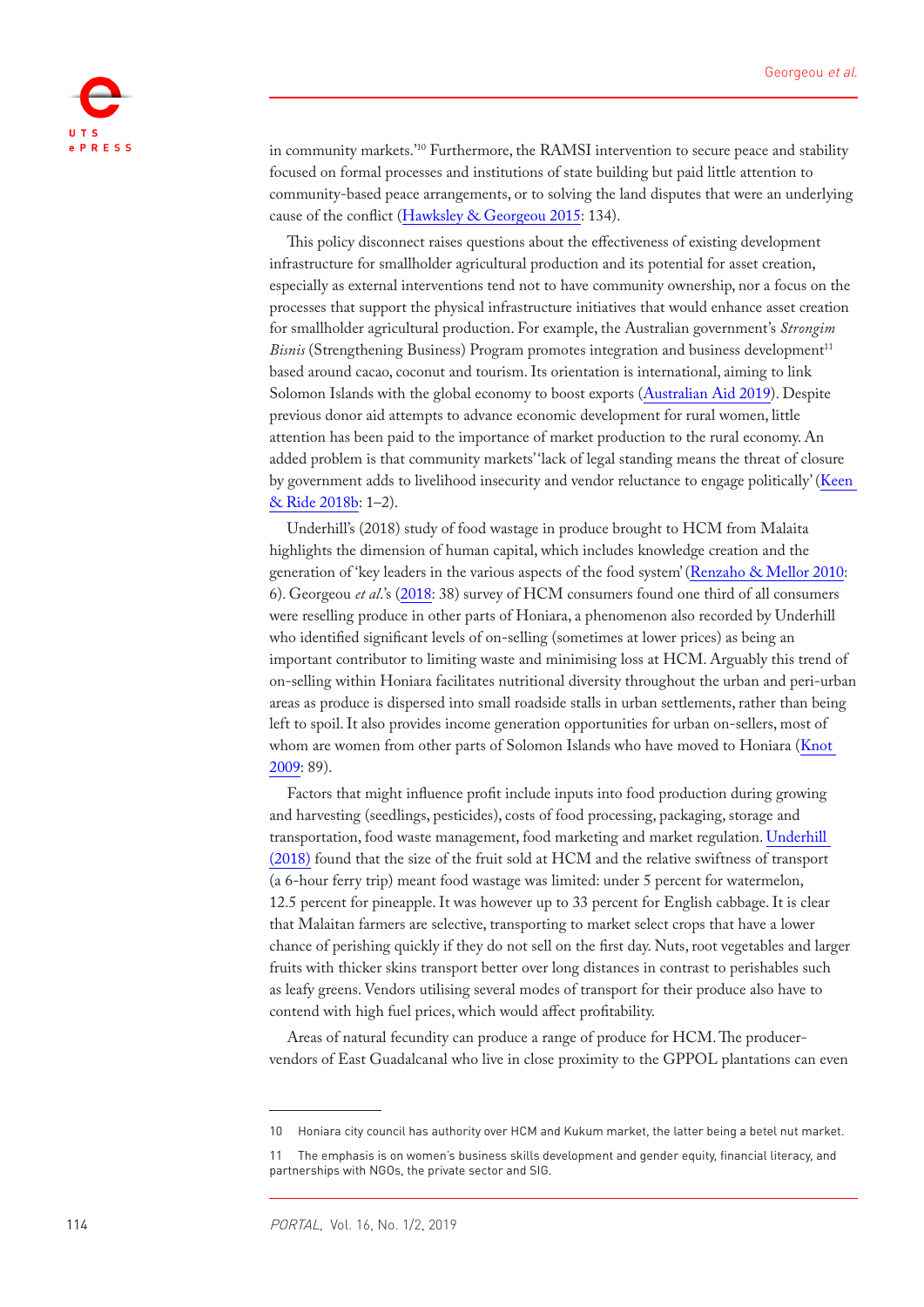

earn extra revenue from 'out-growing' palm fruit for sale to the company. Intense market engagement in this region indicates great interest in earning additional revenue at HCM, although the presence of the GPPOL (Fraenkel, Allen & Brock 2010: 73) makes it likely this is not the only revenue in this region.

The financial assets for food security encompass employment generation, income transfer and money supply through diversified loan sources and affordable credit alternatives. While we are unable to ascertain the proportion of produce immediately after harvest that is diverted to debt retirement, nor how much revenue is actually profit, from 2013 banks operating in Solomon Islands have developed mobile banking and financial literacy courses to reach up to 65,000 customers in rural areas for vendors (*Solomon Times* 2014), while UN Women's Markets for Change Program offers training in financial literacy (UN Women 2019).

Nutritious locally grown foods can enhance the wealth of rural communities through income generation from the sale of produce at HCM and other Honiara markets. Sale of agricultural produce at HCM is thus a significant enabler of Solomon Islands' fresh food supply system [\(Underhill 2018:](#page-17-3) 5), while at the same representing a key feature of community sustainability for rural Solomon Islanders (Georgeou & Hawksley 2017) through asset creation. It is likely that just from Friday sales producer-vendors can, on average earn around \$104 per day, which is 40 percent higher than the new minimum wage of \$8 per hour (\$64 per day), and over three times the previous minimum wage of \$4 per hour (\$32 per day).<sup>12</sup>

Women are central to the agricultural sector (Ward 1995: 1; Pollard 2004; Georgeou & Hawksley 2017, 2018) and are responsible for the production of the majority of subsistence foods. Despite the numerical dominance of women at HCM, they are more likely to be involved in low-income agricultural activities while men appear to be more involved in the production, sale and marketing of more financially lucrative cash crops, that is, watermelon (Hedditch & Manuel 2010; Georgeou & Hawksley 2017). Agriculture is the largest sector of employment for women aged 15–49 (41 percent) and for men in the same age bracket (54.4 percent) (SINSO 2015: 37), and women were less likely to be employed on Malaita (24.7 percent employment), than in Western province (31.9 percent), Honiara (36.3 percent) or Guadalcanal (43.4 percent) or in 'Other Provinces' (47.8 percent). The 2015 figures for women's employment, based on surveys of over 6,000 women, recorded a national employment rate of 37.1 percent, with employment slightly higher in urban (40.9 percent) than rural areas (35.9 percent), however in Honiara just over one third (36.3 percent) of women were employed, making reselling an attractive option. In the rest of Guadalcanal, the employment figure was 43.4 percent, still less than half the population. The absence of waged employment options in many parts of rural Solomon Islands makes agricultural production for market an attractive means to create assets.

<sup>12</sup> There is also evidence that suggests many vendors do not always factor in on-costs like their time or transport costs into pricing at market. Author observation at HCM is that for most goods vendors appear to have a floor price, but this is usually also a ceiling price. How such prices are established is not entirely clear and does appear to be more to do with ease of providing change (something that complicates transactions) so bunches of vegetable are normally in multiples of SI\$5, except for larger cost items such as melon (up to SI\$100).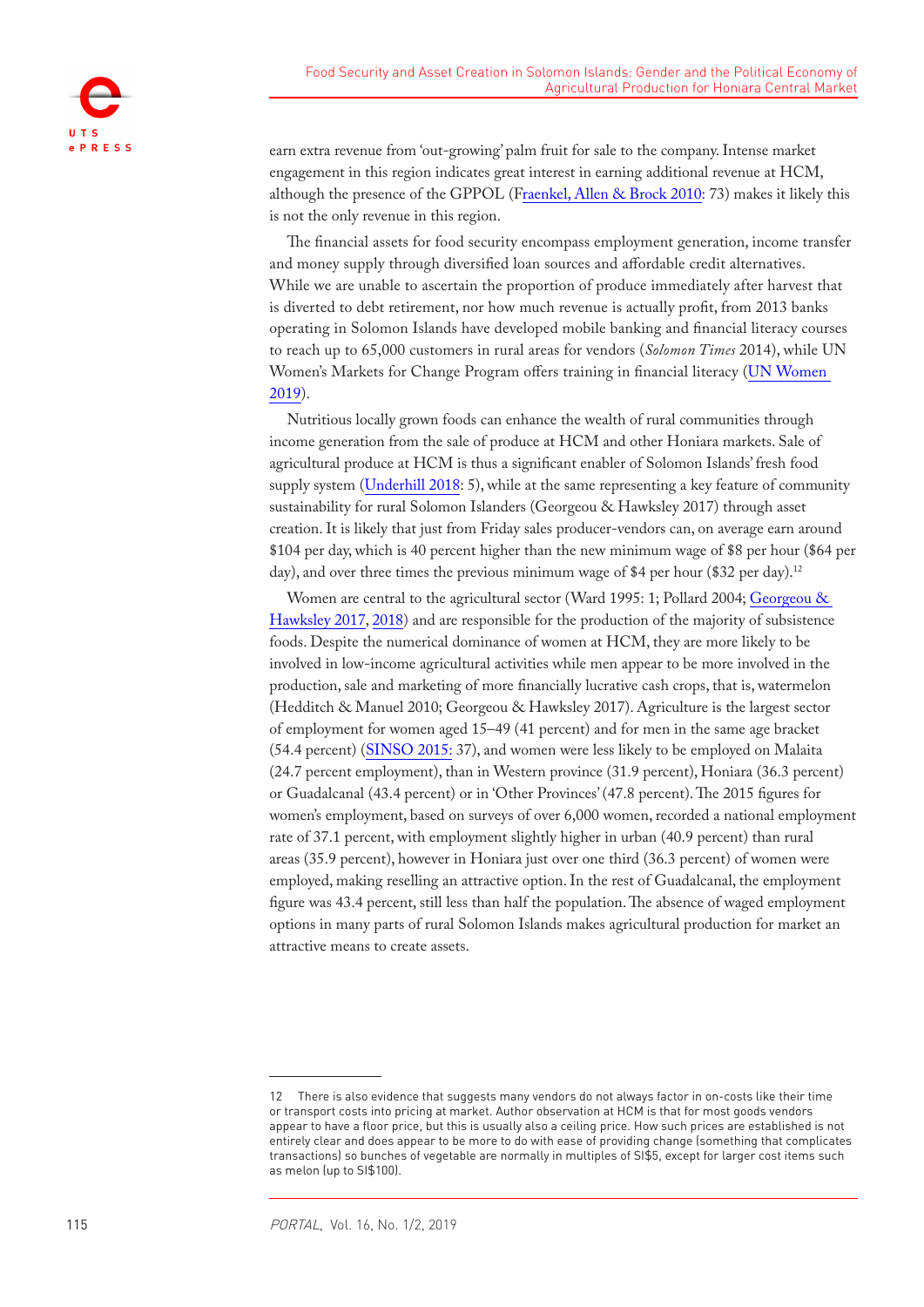

## Conclusions

With over half of the people in rural Solomon Islands not having regular paid employment, the sale of produce at HCM is clearly important for communities that are linked to HCM. The fact that communities from the Weather Coast, Malaita and Isabel are coming to HCM perhaps indicates as much about the absence of alternate employment opportunities as it does the absence of closer alternative markets.

Production of agricultural produce for global export represents one avenue rural people have for gaining income, but more attention should be paid by aid donors to recognising the significant income generation that occurs from sale of produce to the domestic market, particularly with respect to the activities of women agricultural producers and how this articulates with food security. More wealth is being generated by those who can access the market via roads, although the absence of sealed roads does not prevent people from selling at market, even from remote areas.

Money raised from 'marketing' is in some more remote communities the main or even only source of cash for households and thus the primary source of cash flow to communities. The data demonstrates that women are heavily engaged in the production and sale of a large variety of lower-value staples such as vegetables (beans, legumes), nuts and fruits, while male producer-vendors dominate the production and sale at market of heavier high-value cash crops, particularly fruits such as melon and pineapple. Agricultural production for domestic consumption reproduces gendered norms and assumptions around men engaging with the cash crop economy, while women generate assets through market sale. Access to and control over resources in the hands of women supports basic household expenses, as well as school fees and food & community (i.e. church) obligations. Even when men sell produce at market, women hold the cash and return it to the community (Georgeou & Hawksley 2017: 84). Estimates of revenue from this study indicate that market revenue on Fridays is far more profitable than minimum wage labour, even at the new higher rate of SI\$8 an hour. As such, the numbers of vendors and diverse geographic links of market selling plays an important role in the asset creation of villages and communities in many parts of rural Solomon Islands, as well as the food security of urban Honiara residents.

## Acknowledgements

The authors thank: the evaluation team in Solomon Islands (Dr Anouk Ride, Mary Kivo, Mirriam Resture, Debbie Lukisi and Emmanuelle Mangalle); Honiara City Council; the vendors and consumers who participated in the survey of Honiara Central Market; and the two unnamed reviewers for their constructive comments.

## References

Australian Broadcasting Corporation (ABC), 2019, 'Long Overdue Rise in Minimum Wage is Imminent in Solomon Islands,' *Pacific Beat*, 2 January. Online, available: [https://www.abc.net.au/radio-australia/](https://www.abc.net.au/radio-australia/programs/pacificbeat/sols-minimum-wage/10678548) [programs/pacificbeat/sols-minimum-wage/10678548](https://www.abc.net.au/radio-australia/programs/pacificbeat/sols-minimum-wage/10678548) [Accessed 30 March 2019].

Asian Development Bank (ADB). 2019, 'Key Indicators; Solomon Islands 2018.' Online, available: <https://data.adb.org/dataset/solomon-islands-key-indicators>[Accessed 30 January 2019].

<span id="page-15-0"></span>Australian Agency for International Development (AusAID). 2006, Solomon Islands Smallholder Agriculture Study: Vol. 1 Main Findings and Recommendations. Report prepared by R. M. Bourke, A. McGregor, M. Allen, B. Evans, B. Mullen, A. Pollard, M. Wairiu & S. Zotalis. AusAID, Canberra.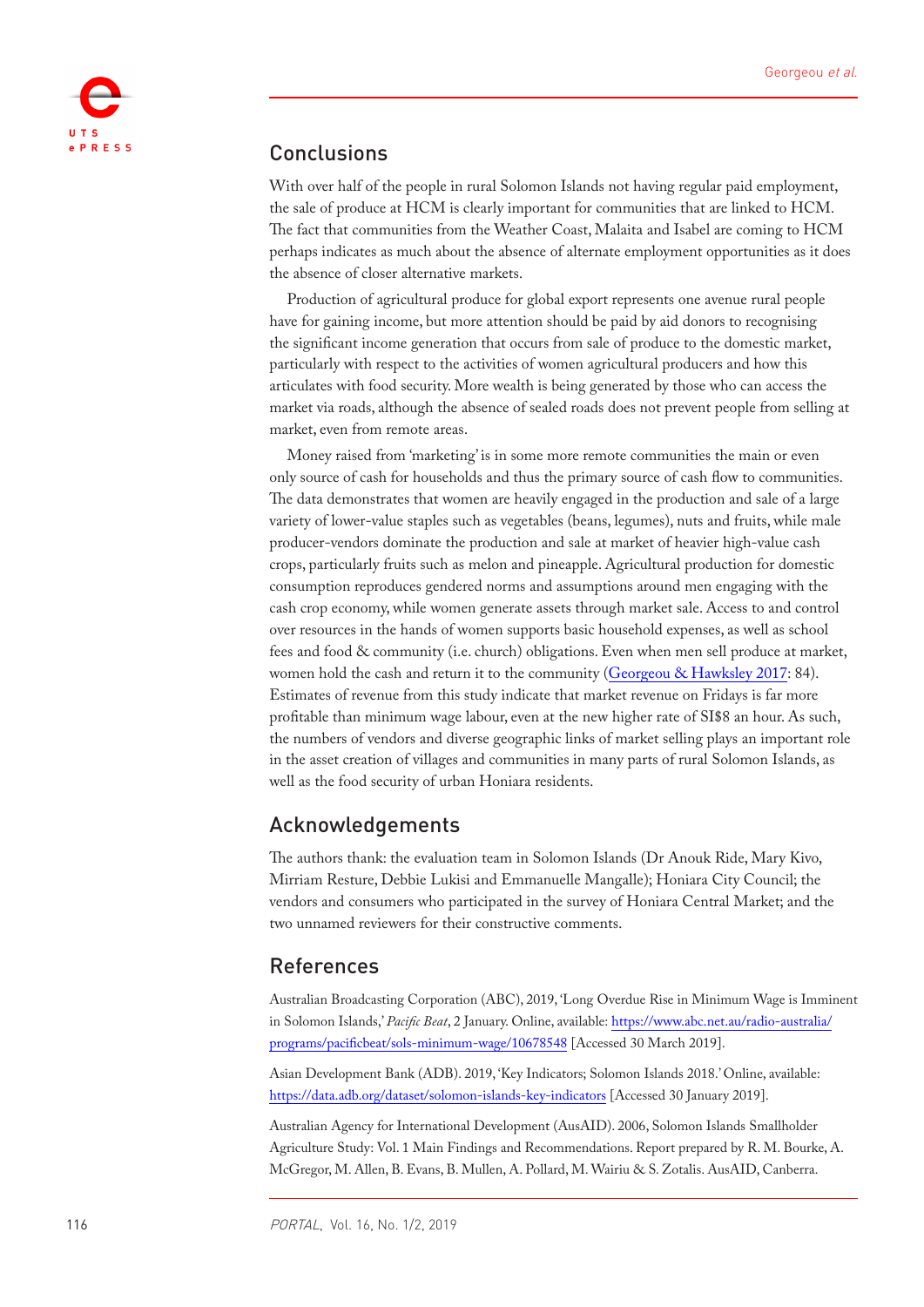Australian Aid. 2019, 'Strongim Bisnis.' Online, available: <https://strongimbisnis.com.sb/> [Accessed 30 January 2019].

Connell, J. 2014, 'Food Security in the Island Pacific: Is Micronesia as Far Away as Ever?,' *Regional Environmental Change*, 28 September. Online, available: [https://link.springer.com/article/10.1007/](https://link.springer.com/article/10.1007/s10113-014-0696-7) [s10113-014-0696-7](https://link.springer.com/article/10.1007/s10113-014-0696-7) [Accessed 30 January 2019].

Food and Agriculture Organization (FAO). 1996, 'Rome Declaration on World Food Security,' World Food Summit, Rome.

\_\_\_\_\_\_ 2002, 'The State of Food Insecurity in the World 2001,' Rome.

Fraenkel, J., Allen, M. & Brock, H., 2010, The Resumption of Palm-oil Production on Guadalcanal's Nnorthern Plains. *Pacific Economic Bulletin*, vol. 25, no. 1: 64–75.

Georgeou, N. & Hawksley, C. 2017, 'Challenges for Sustainable Communities in Solomon Islands: Food Production, Market Sale and Livelihoods on Savo Island,' *PORTAL Journal of Multidisciplinary International Studies*, vol. 14, no. 2: 67–86. DOI:<https://doi.org/10.5130/portal.v14i2.5411>.

Hawksley, C. & Georgeou, N. 2015, 'Transitional Justice as Police-building in Solomon Islands: Tensions of State Building and Implications for Gender,' in *Current Issues in Transitional Justice: Towards a More Holistic Approach*, (ed) N. Szablewska & S.-D. Bachmann. Springer Series in Transitional Justice, Cham, Switzerland: 133–160.

<span id="page-16-0"></span>2016, 'The Responsibility to Protect and the "Responsibility to Assist": Developing Human Rights Protection Through Police Building,' *The United Nations and Genocide*, (ed) D. Mayersen. Palgrave Macmillan, Basingstoke, UK: 188–209.

Georgeou, N., Hawksley, C. & Monks, J. 2018, 'Food Security in Solomon Islands: Preliminary Results from a Survey of the Honiara Central Market,' *Pacific Dynamics*, vol. 2, no. 1: 53–70. Online, available: <https://ir.canterbury.ac.nz/handle/10092/15610>[Accessed 30 January 2019].

Honiara City Council. 2019, 'Central Market to Open Seven Days a Week,' 25 July, @HoniaraCity (Honiara City Council Facebook Page).

Keen, M. and Ride, A. 2018a, 'Markets Matter: Enhancing Livelihoods and Localities,' ANU Department of Pacific Affairs in Brief 2018/10. Online, available: [https://www.researchgate.net/](https://www.researchgate.net/publication/325038382_Markets_Matter_Enhancing_Livelihoods_and_Localities) [publication/325038382\\_Markets\\_Matter\\_Enhancing\\_Livelihoods\\_and\\_Localities](https://www.researchgate.net/publication/325038382_Markets_Matter_Enhancing_Livelihoods_and_Localities) [Accessed 30 January 2019].

Keen, M. and Ride, A. 2018b, 'Markets Matter: Market Vendor Views on Security and Social Inclusion in Honiara, Solomon Islands,' ANU Department of Pacific Affairs in Brief 2018/12. Online, available: <https://openresearch-repository.anu.edu.au/handle/1885/143480> [Accessed 30 January 2019].

<span id="page-16-1"></span>Knot, M. 2009, Fasin Laef: Urban Women Migrant Experience in Honiara, Solomon Islands. Master of Arts, Concordia University, Canada.

OEC. 2019a 'What does the Solomon Islands Import from China (2017)?' Observatory of Economic Complexity. Online, available: [https://atlas.media.mit.edu/en/visualize/tree\\_map/hs92/import/slb/chn/](https://atlas.media.mit.edu/en/visualize/tree_map/hs92/import/slb/chn/show/2017/) [show/2017/](https://atlas.media.mit.edu/en/visualize/tree_map/hs92/import/slb/chn/show/2017/) [Accessed 30 January 2019].

OEC. 2019b, 'Where Does Solomon Islands Import From (2017)?' Observatory of Economic Complexity. Online, available: [https://atlas.media.mit.edu/en/visualize/tree\\_map/hs92/import/slb/show/](https://atlas.media.mit.edu/en/visualize/tree_map/hs92/import/slb/show/all/2017/) [all/2017/](https://atlas.media.mit.edu/en/visualize/tree_map/hs92/import/slb/show/all/2017/) [Accessed 30 January 2019].